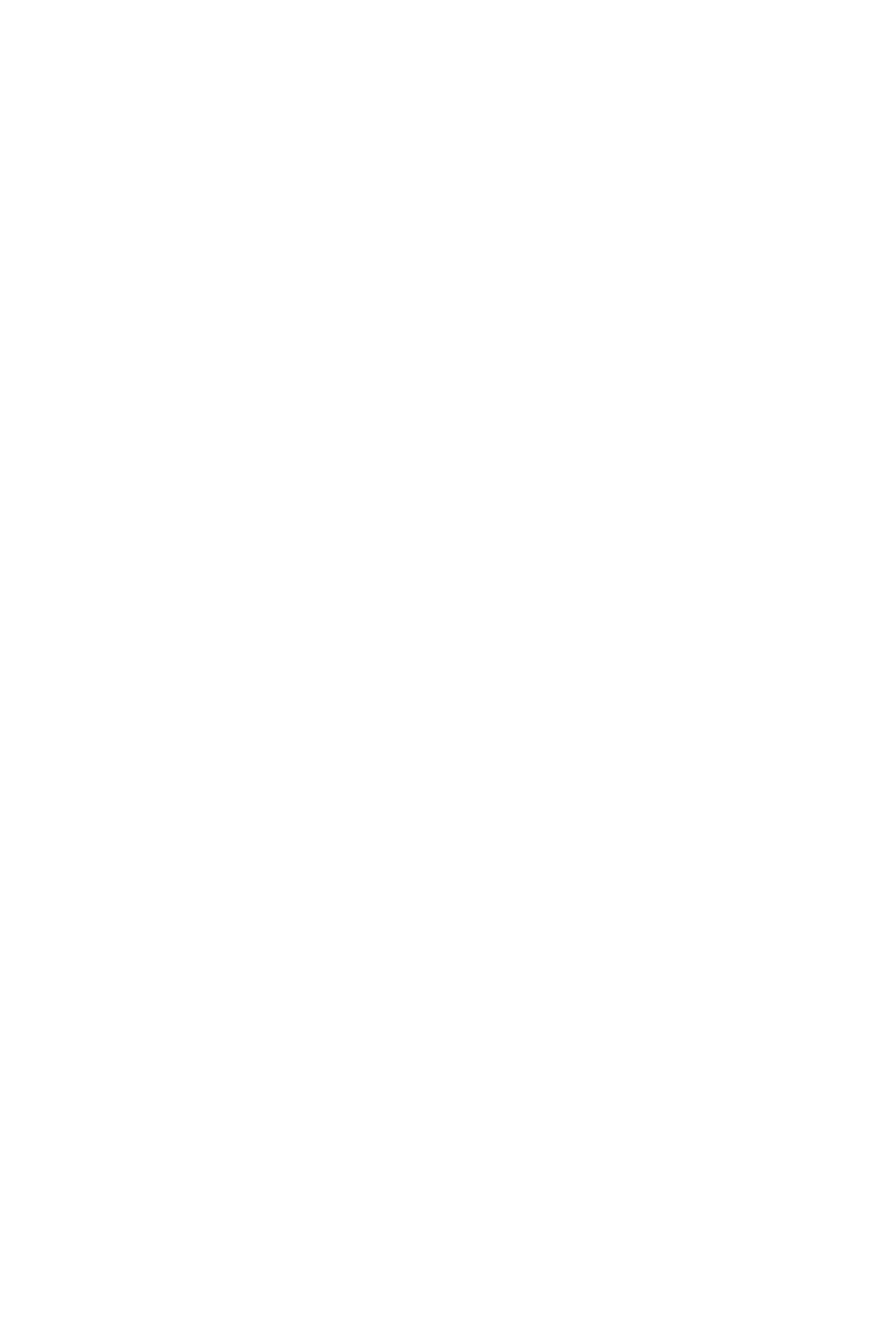This book would not have been possible without the inspiration and motivation from my tribe. Thank you to all of the mentors, authors, friends and family that have encouraged me to move forward with this. Thank you to my mom and dad. Thank you for the entire Peralta Squad of my brothers, my sister and my nieces and nephews who rock the PD gear all year and offer support and encouragement. You have all believed from day one. Thank you to my wife Nancy, Brittany and RJ. Thank you, Chris Jarvis for always pushing me to think bigger. Thank you Tom Matthews and Michael Schottey for helping to get me across the finish line. Thank you, Tom Parnon for asking me "where's the book" and for always being in the audience at the BrandU SCORE workshops. Thank you to my social media family for the likes, loves and shares. Thank you to the entire team at Peralta Design, especially Amanda for helping me lay this out, Jorge, and Fernanda for reviewing and editing your respective sections. You have all truly epitomized teamwork as we bring this vision to reality.

#### *Thank you all.*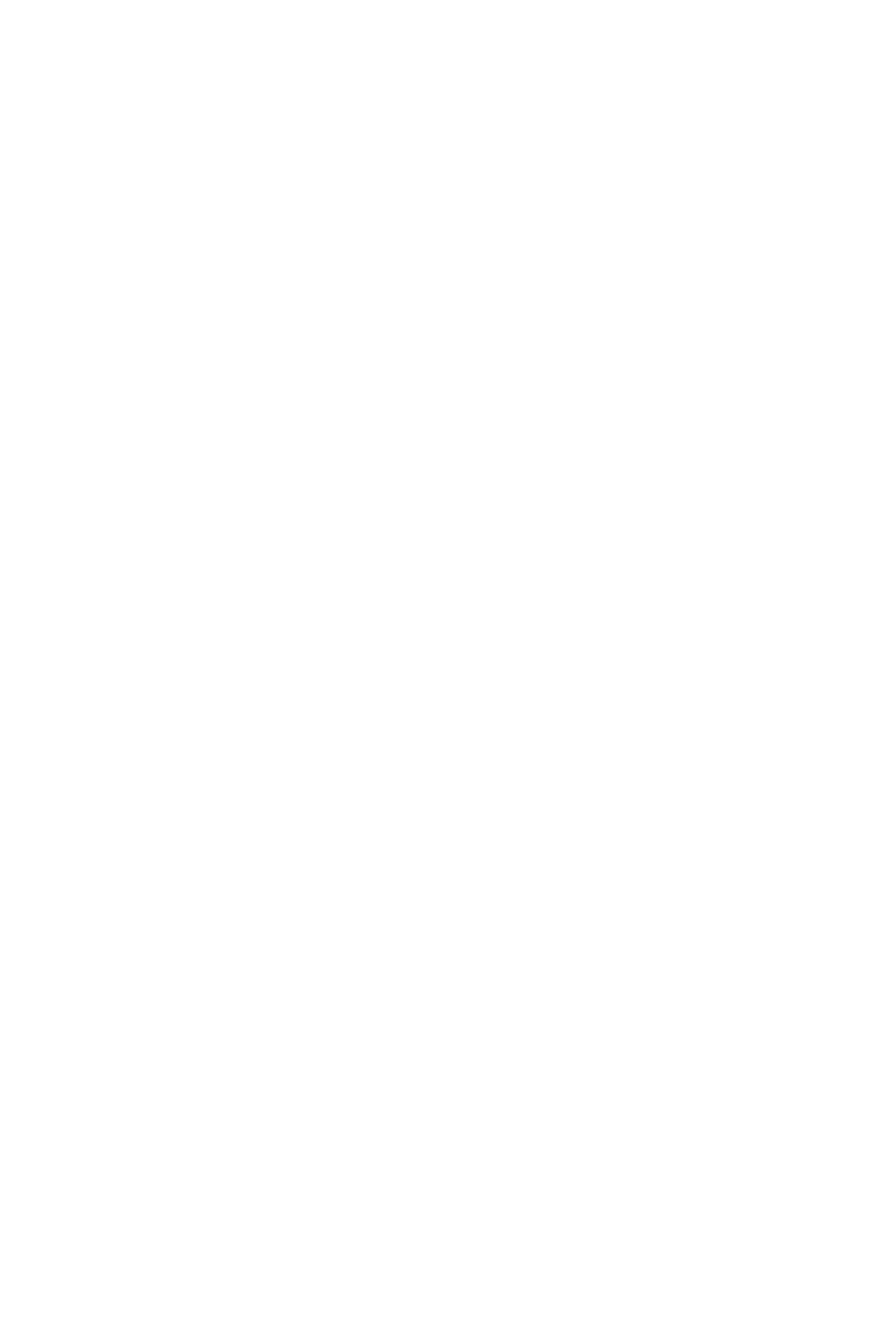# AUNCH IUR BRAN Y The Fastest Way to Supercharge Any Business

## **Ramon Peralta**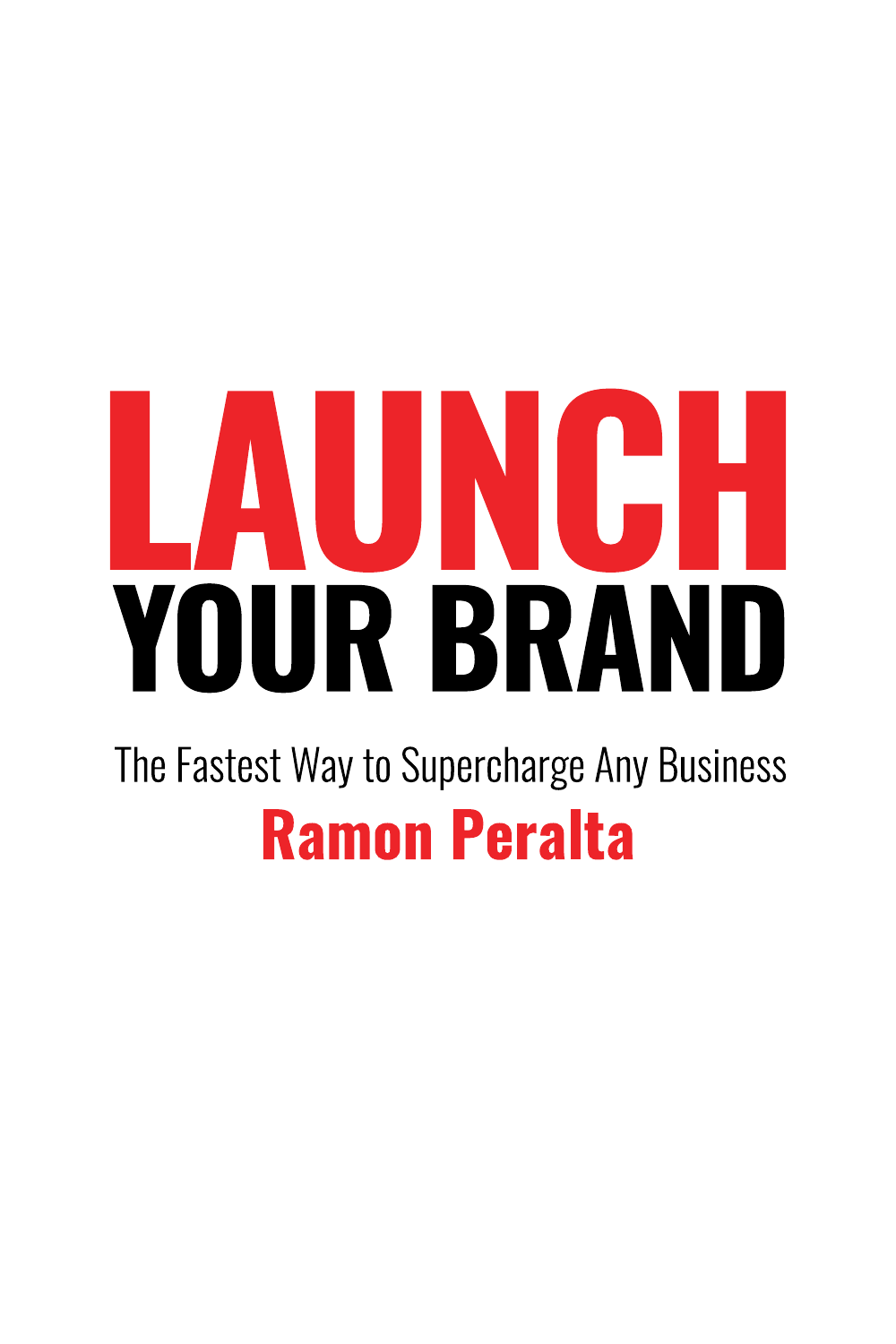#### **Copyright© 2022 by Peralta Design & Illustration, LLC**

All rights reserved. No part of this book may be reproduced or transmitted in any form or by any means, electronic or mechanical, including photocopying, recording, or by any information storage and retrieval system without the written permission of the author, except where permitted by law.

Permissions to reprint material contact Ramon Peralta at ramon@peraltadesign.com

ISBN 979-8-9857692-0-3; First Edition Design by Peralta Design Written by Ramon Peralta Edited by Tom Matthews and Michael Schottey

\* All trademarks are property of their respective owners.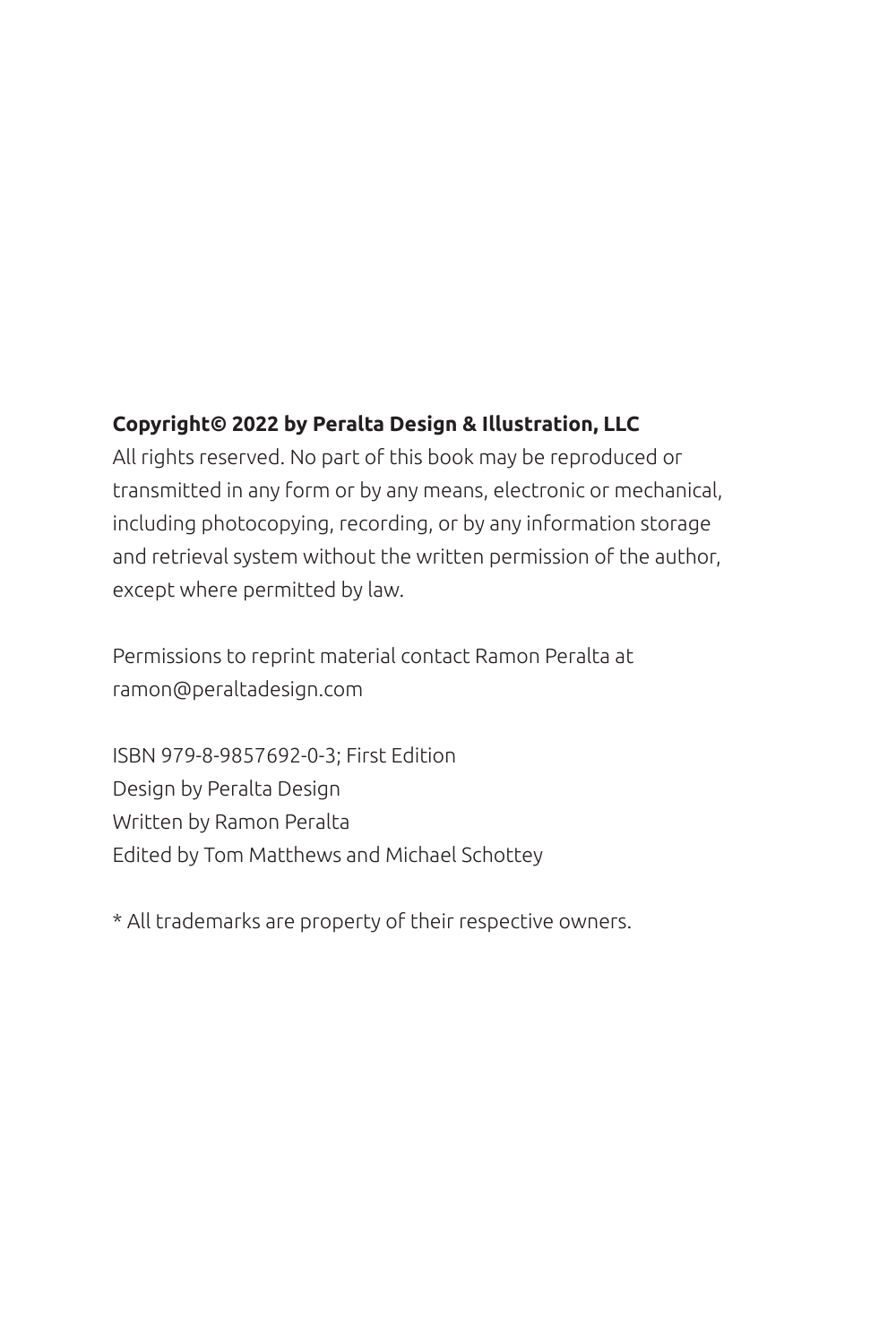*This book is dedicated to the marginalized small businesses with limited resources and the displaced workers faced with the grim reality that they must take matters into his or her own hands. It is dedicated to the hungry, the sons and daughters of immigrants, the inventors, the dreamers and the doers that will reclaim the American Dream by bravely launching their own brand.*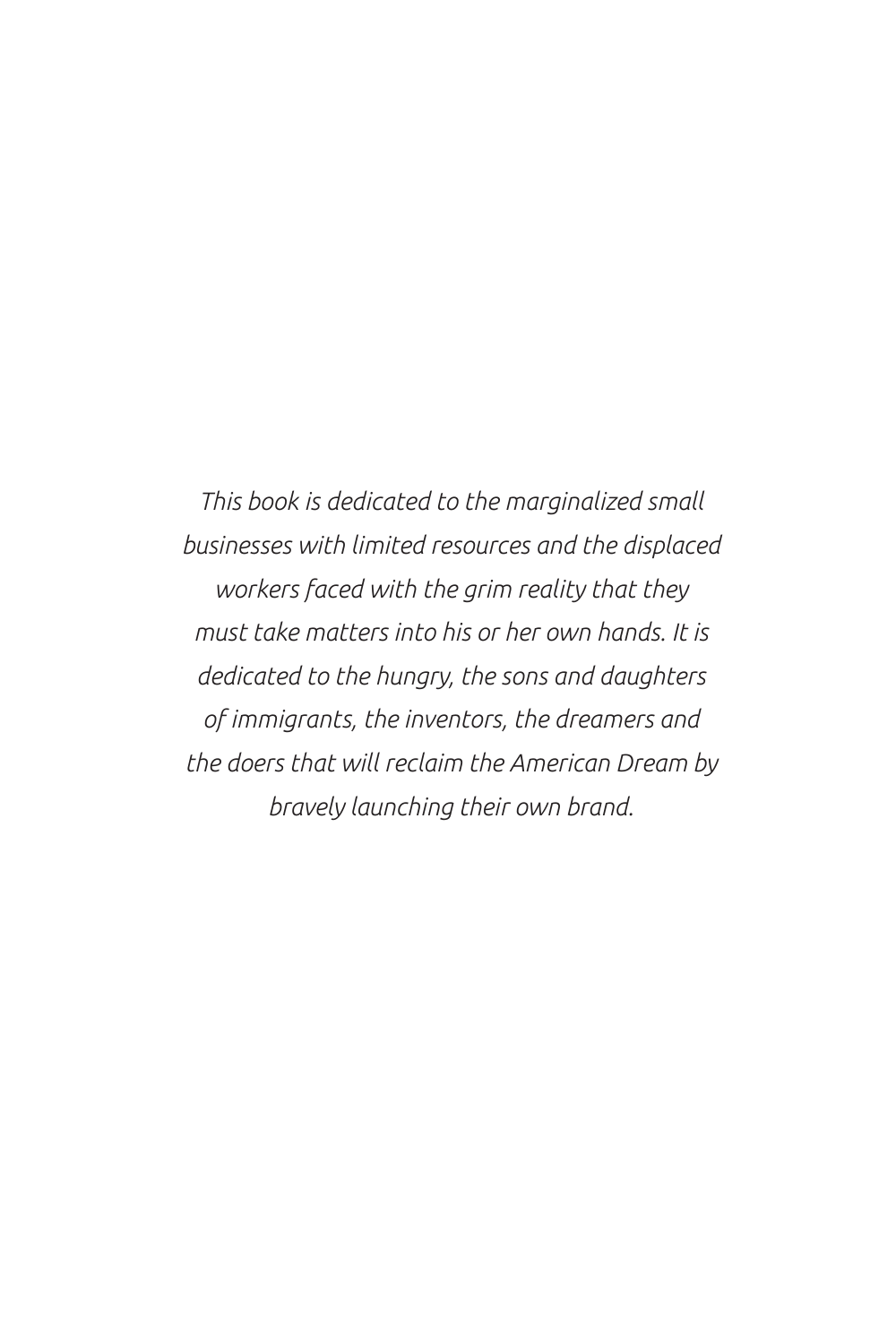# **TABLE OF CONTENTS**



Servant Leaders as Brands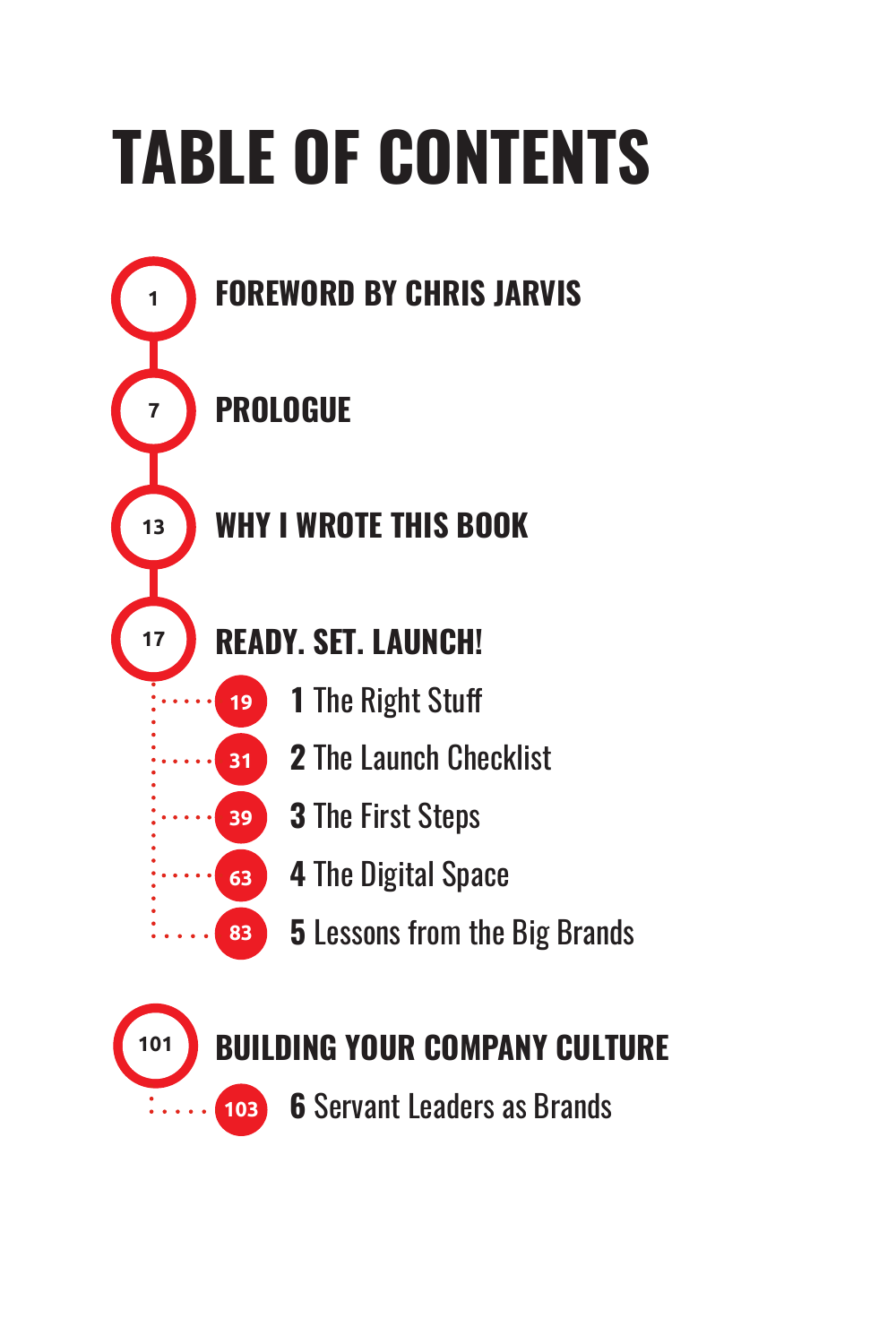

 $\bullet$ 

 $\ddag$ 

 $\bullet$ 

**CASE STUDIES**

**RESOURCES 223**

**197**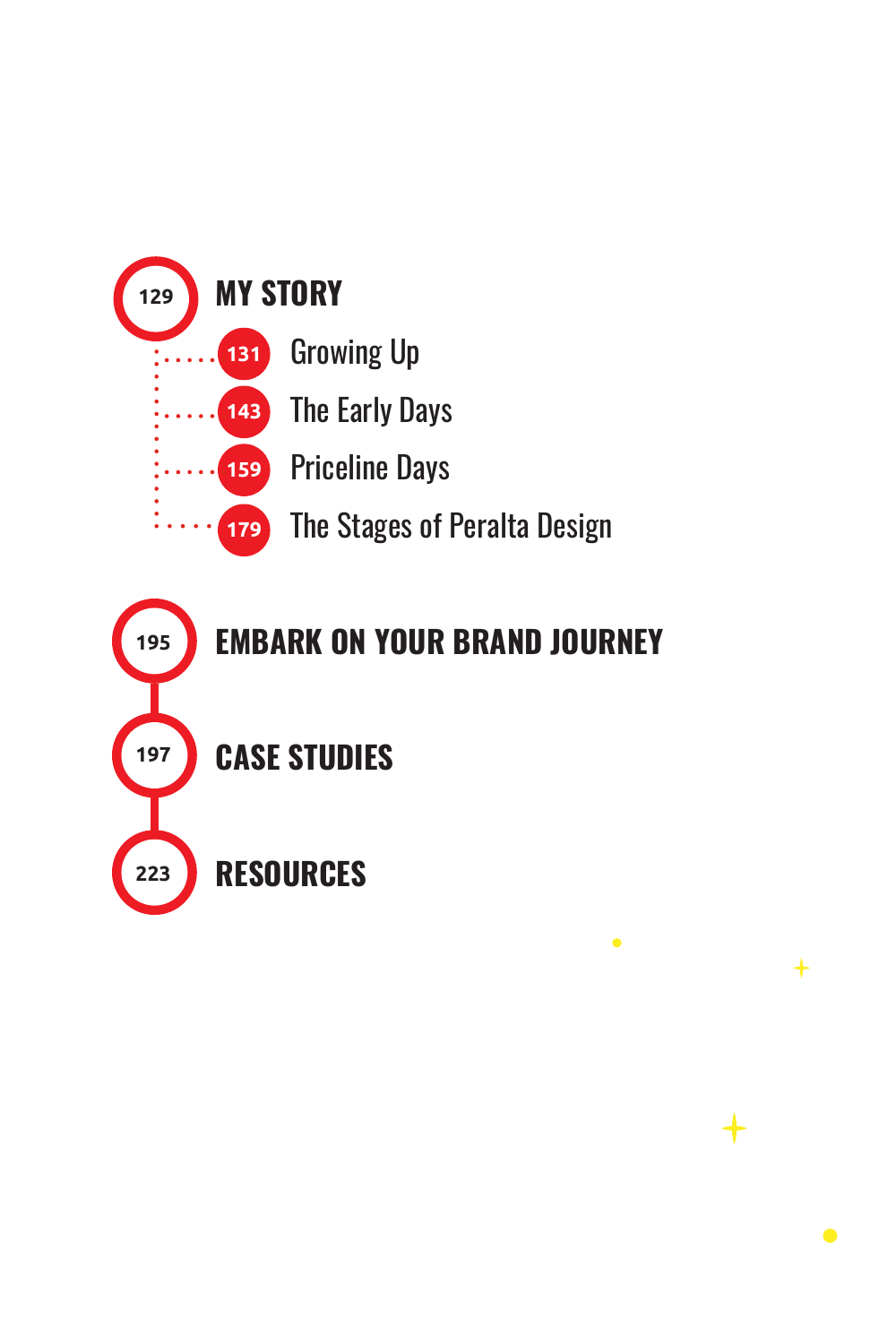

## *BE THE GIRAFFE*

*"Elevate your perspective. See a better path. Be the Giraffe."*

 $\ddag$ 

 $\bullet$ 

 $\boldsymbol{+}$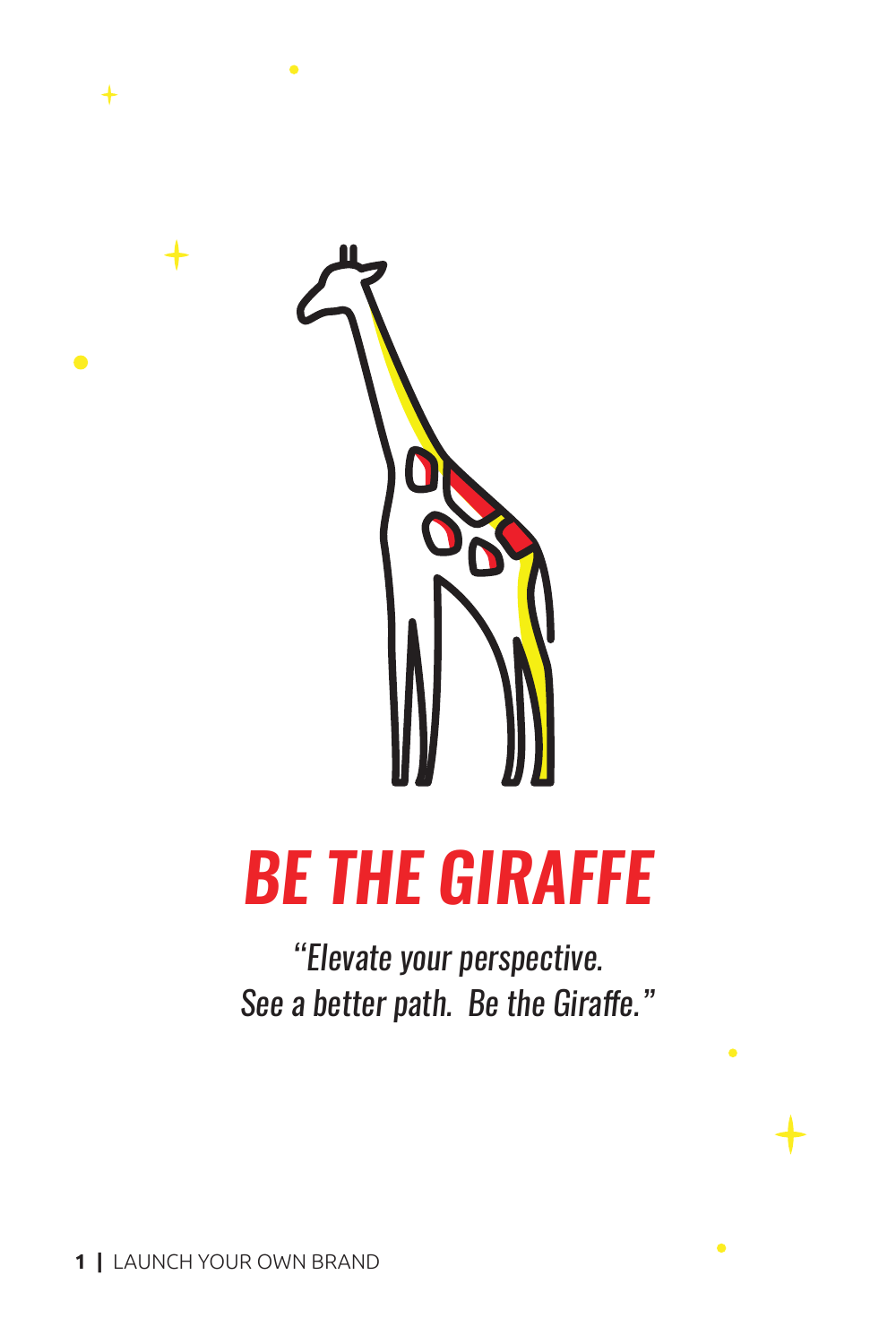# **FOREWORD**

I've spent 25 years working with hundreds of millionaires and a handful of billionaires. Ramon Peralta is going to show you the secret path to success and happiness that none of them ever will.

What have I observed working with some of the most successful people in this country? Not a single one executed on the original business plan. Each of them has a crazy story. They took convoluted and sometimes unbelievable paths to finally arrive at something very special – and you will learn an invaluable shortcut to finding your "special" thing is in this book. My relationship with Ramon, and the story of how he helped me, is no different.

We met in 1984 – in freshman English at Classical High School in Providence, Rhode Island. A year later, we got to know each other on Saturday mornings in driver's education classes. I was excited to learn all this new material – so I could drive. Ramon spent the entire class drawing cars, cartoons, and caricatures. Didn't he want to get his license?

What I didn't know was that Ramon had been working in his dad's auto shop. He knew everything about cars and had been driving them around the lot for years. What neither of us knew was that Ramon would be building, repairing, and driving my international brand thirty years later.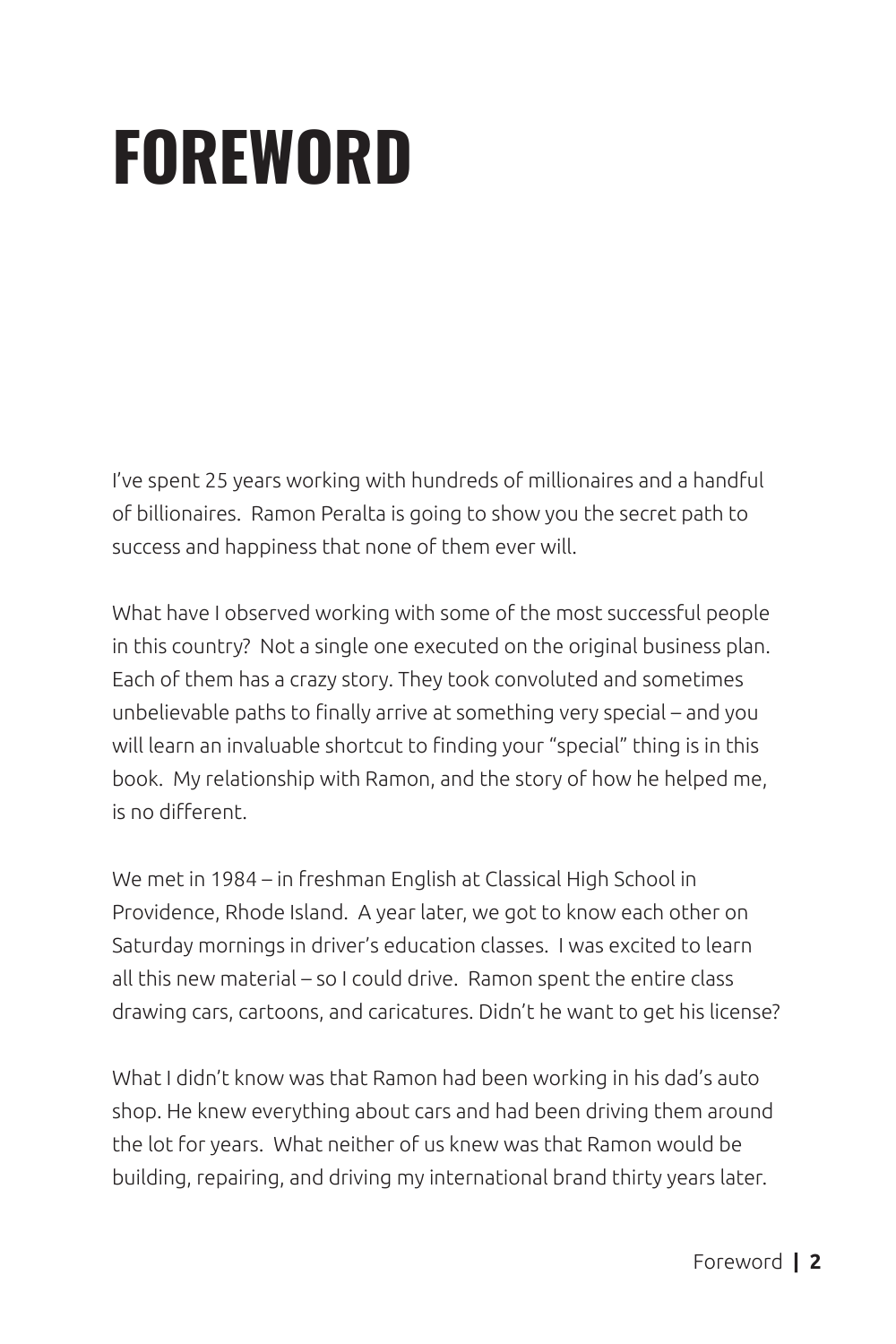## **More Surprises?**

While I was using social media as a lazy way to show my family what my kids were doing, Ramon was tirelessly and passionately posting on multiple platforms. It was hard not to notice. When my marketing director resigned to pursue his own business, Ramon was my first call. I asked the usual, "What have you been up to since school?" I was not prepared for his answer.

Ramon had been part of the Jay Walker (of Priceline.com fame) creative team. Working with an eccentric multi-millionaire, he had brainstormed and launched over 100 brands in under three years. He's like the Beatles of Branding (who recorded 309 songs in seven years). This means that he knows how to work very, very quickly. For entrepreneurs, nothing is more important than speed. You must accelerate quickly to create momentum or your business will die. Ramon had mastered this to keep up with Jay.

Speed often comes at a price. He must be sacrificing quality. Nope. Wrong again. Ramon and his team at Peralta Design were hired by Warren Buffett to promote the Secret Millionaires Club–an animated series teaching literacy to kids. I had judged him in drivers ed, and Ramon ends up drawing the Oracle of Omaha himself–who was the star and teacher in the cartoon. I don't know Buffett, but his frugality and demand for value are legendary. Fast and a great value? How is this possible?

I had to find out. I hired Ramon to help me grow my previous company and sell it. Once that was done, he helped me launch my new brand–one that would be based on my personality and my strongest beliefs. Ramon helped me to elevate my perspective and to see my better path. He helped transform me into a giraffe.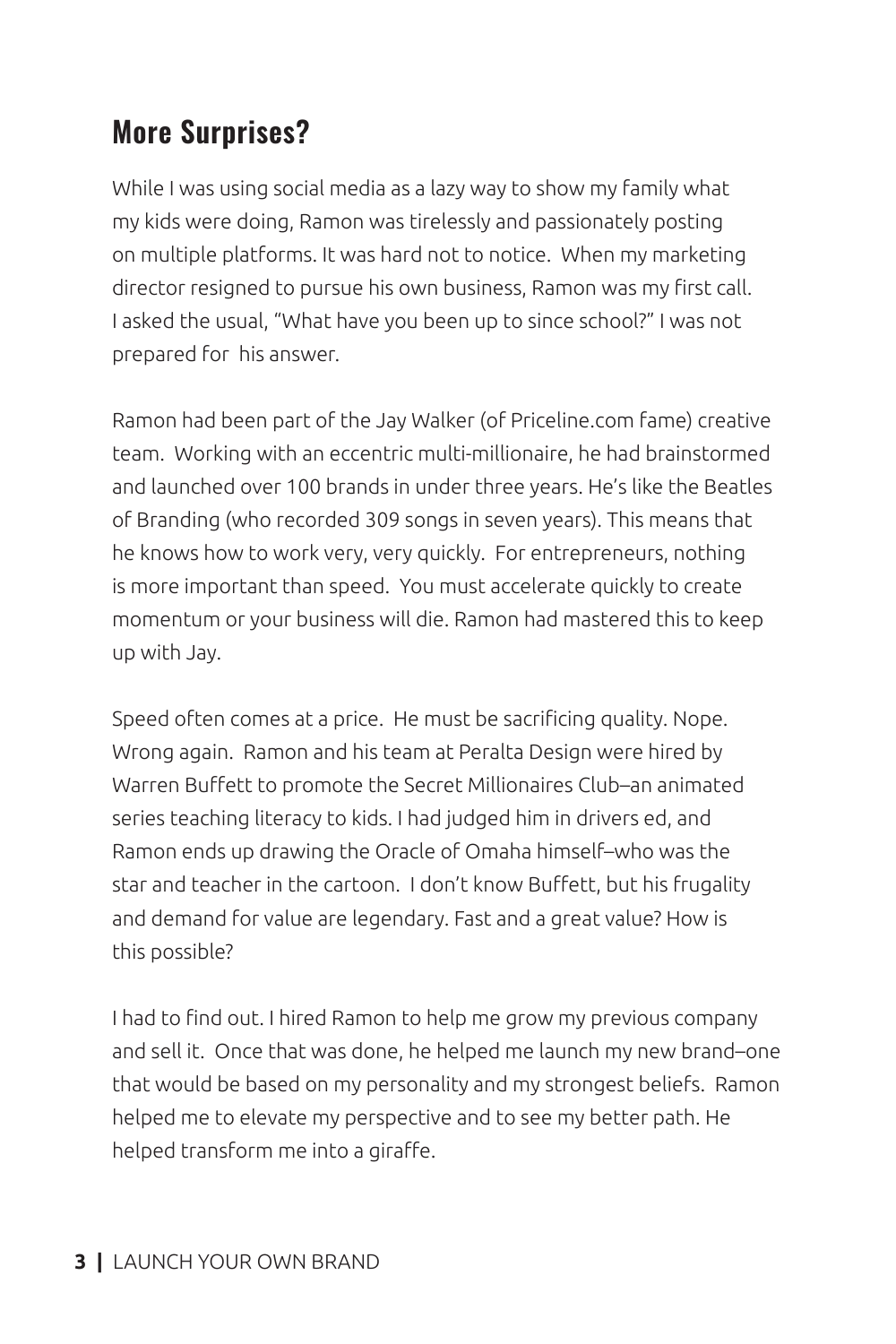## **What does it mean to Be the Giraffe?**

The giraffe is the only animal that has evolved to be more vulnerable. The neck is the most vulnerable place on any animal–and the 18-foottall giraffe can't hide how exposed it is. It can't climb a tree or burrow to hide from predators. And the giraffe does not migrate with a herd for protection.

#### **Starting a business is always a high-risk proposition. Maybe you already feel vulnerable for one of these other reasons:**

- Are you a woman living in a man's world?
- Is English your second (third or fifth) language?
- Are you a person of color?
- Have you been the victim of abuse or prejudice?
- Do you have a learning disability?
- Was school difficult for you?
- Did you drop out of college (or high school)?
- Were you adopted or orphaned?
- Are you divorced or widowed?
- Did you file bankruptcy?
- Would you consider yourself nonbinary?
- Were you fired or laid off?
- Are you ashamed of being poor? Or ashamed of being rich?
- Do you look different?
- Do you feel misunderstood?

Being, or feeling different, may be the reason you aren't invited to join the herd. Let me tell you something. You don't want to be there anyway.

Despite having no place to hide, and not being part of the masses, the giraffe has greater freedom than the migrating herds. This vulnerable long neck allows the giraffe to keep its head out of the weeds and see things others can't. It can also reach things others won't.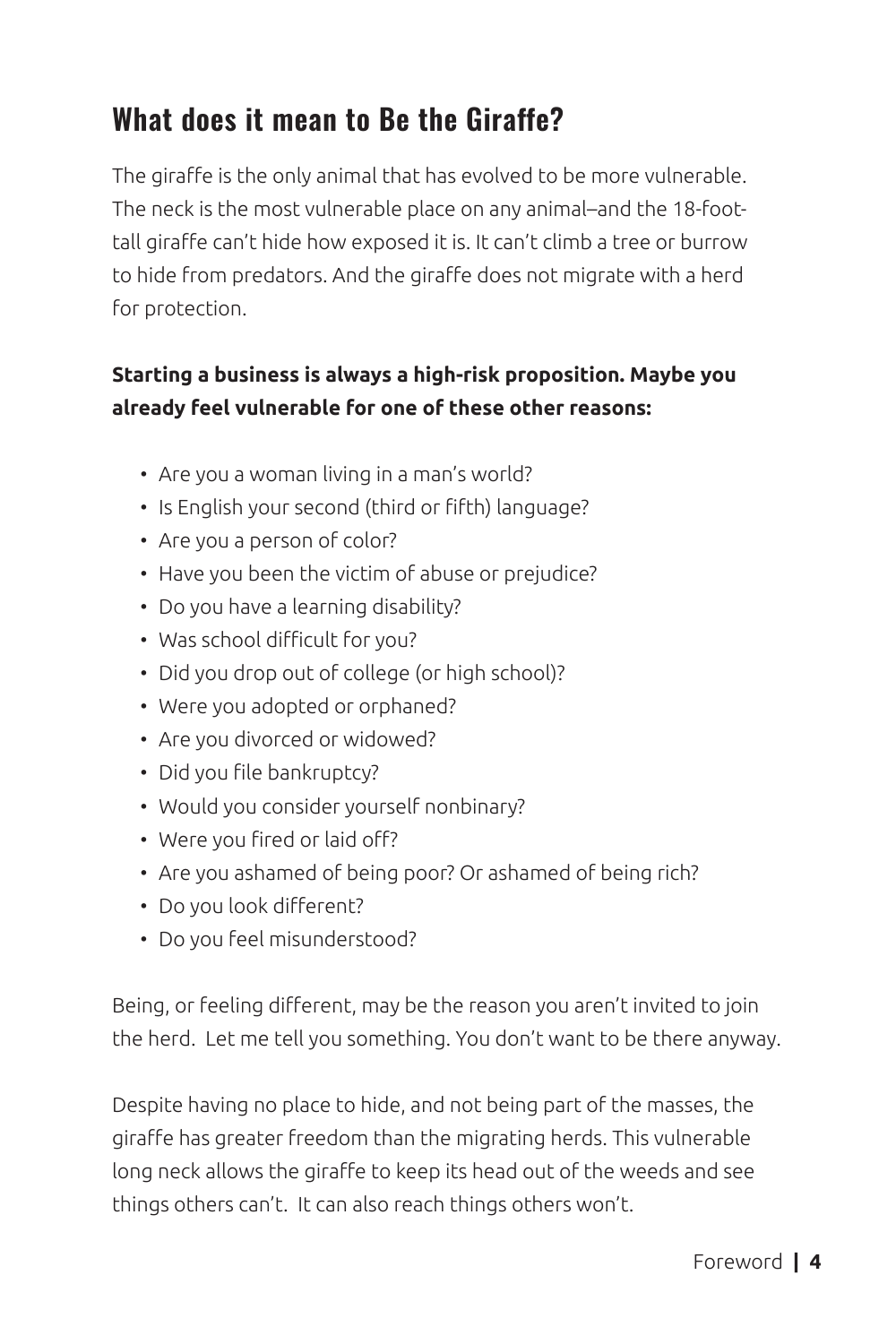Don't you want the freedom to make decisions for yourself and to go places others can't? Wouldn't it be great to be able to see paths others can't? As an entrepreneur you must stick your neck out, break free from the herd, find a better path, and strut your strange stuff. Forget about all the things other people have that you don't. Be grateful that your past, your circumstances, and perhaps your appearance, make you different.

When you brand yourself properly, what makes you different is neither a hindrance nor an obstacle. Your unconventional or nontraditional upbringing, attitudes, or challenges are a blessing. To steal a line from one my favorite speakers, Sally Hogshead, "it's good to be better, but it's better to be different!"

When I started embracing my giraffe branding, I stopped hiding things about my past. I stopped trying to give the world the impression that I was the lion who was king of the savannah. By embracing and sharing my failures, fears, and shortcomings, I not only freed myself of the fears of "being found out." I encouraged people to share their own fears and worries.

This relatability attracted clients who appreciated me for who I really was, not for who I wanted them to think I was. It also attracted families who valued the things that I value–connection, purpose, health, family, community. As a result, I am working less and earning more. Most importantly, I never struggle with any ethical or moral dilemmas with my clients–since we have such deep connections.

Thanks to Ramon's guidance on branding, I can say without any hesitation that the single most important thing you can do is embrace who you are–and to *Launch Your Brand*.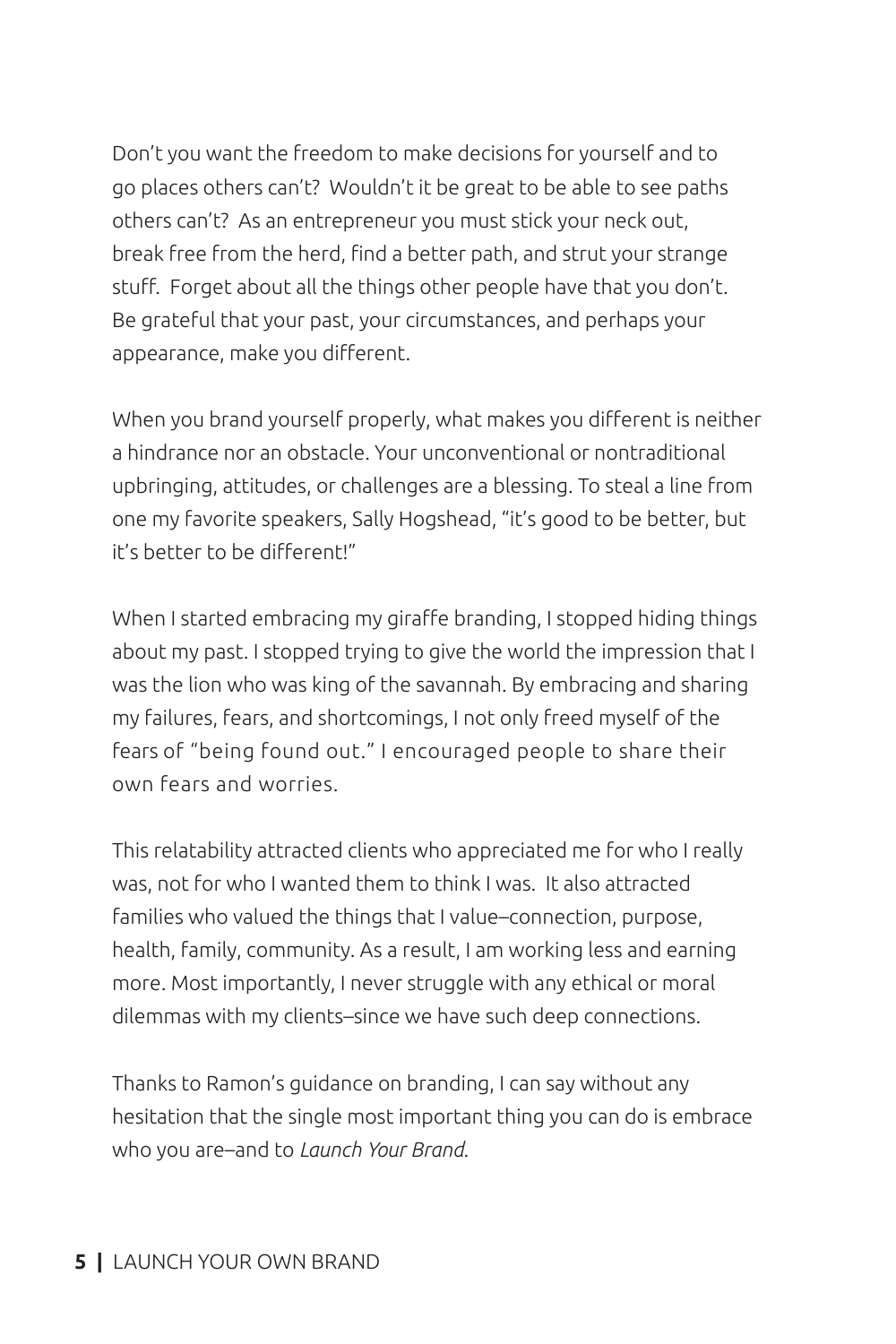I have come to deeply trust Ramon and his advice. I have trusted Ramon Peralta and Peralta Design to build, and promote my own brand – which will be my legacy. In a service industry, where your reputation and brand are your greatest assets, you can't afford to make bad referrals. I have proudly introduced dozens of clients and friends to Peralta Design without hesitation.

If you want to achieve great things, get there faster, deal with less frustration, and make smaller sacrifices, the best thing you can do is commit to finding your brand. I suggest you that you too trust Ramon to teach you how to do that by reading *Launch Your Brand*. When you're done, contact the team at Peralta Design to see just how fast, how creative, and how much easier marketing and branding can be.

I wish you well on your journey to finding yourself and sharing it with the world. Elevate your perspective. See a better path. Be the Giraffe

## **Chris Jarvis**

*Bestselling author of GiraffeMONEY and Go Wild, Host of the Be the Giraffe podcast.*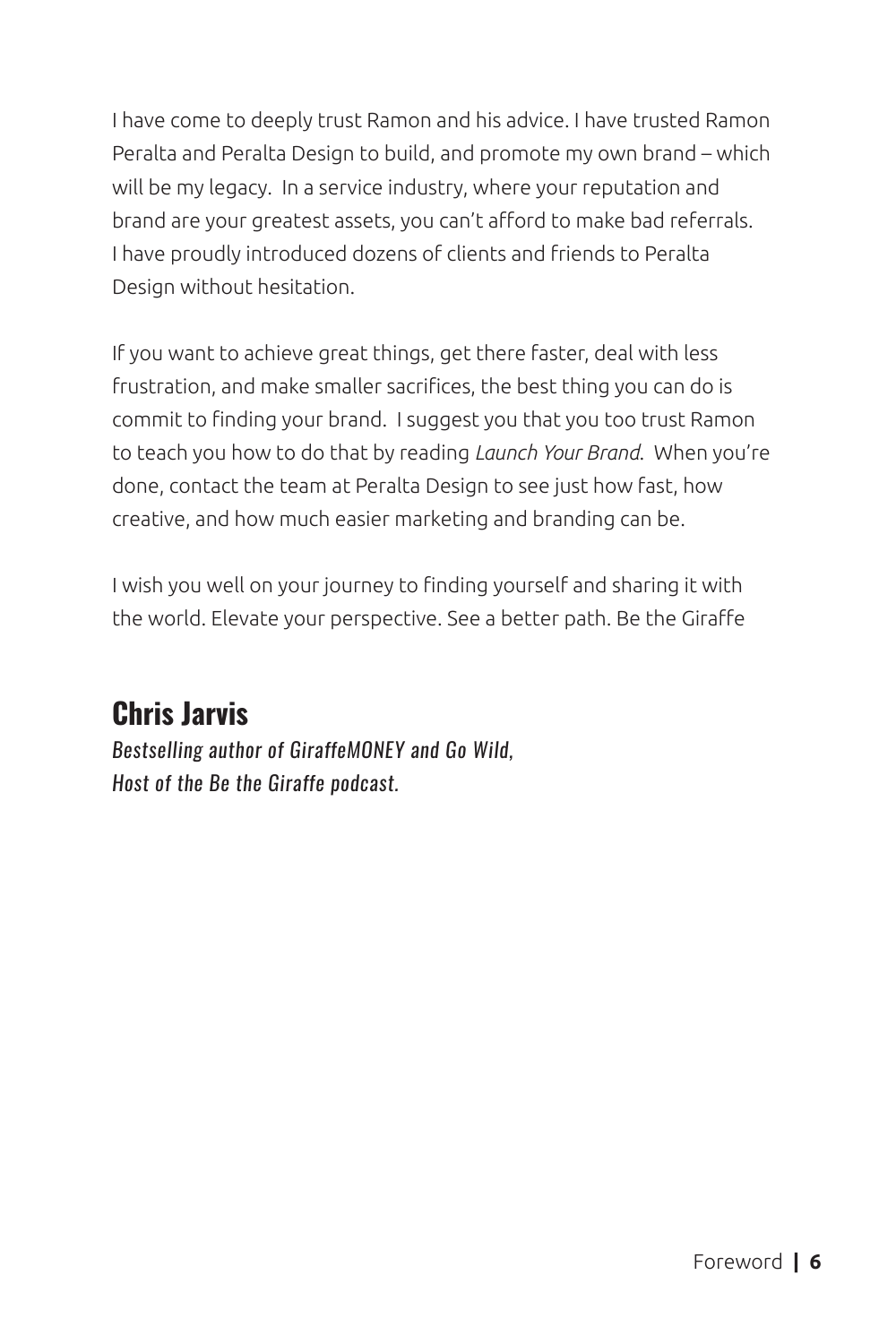

# *BELIEVE IN YOURSELF*

*"Every great story starts with adversity."*

 $\ddot{}$ 

 $\bullet$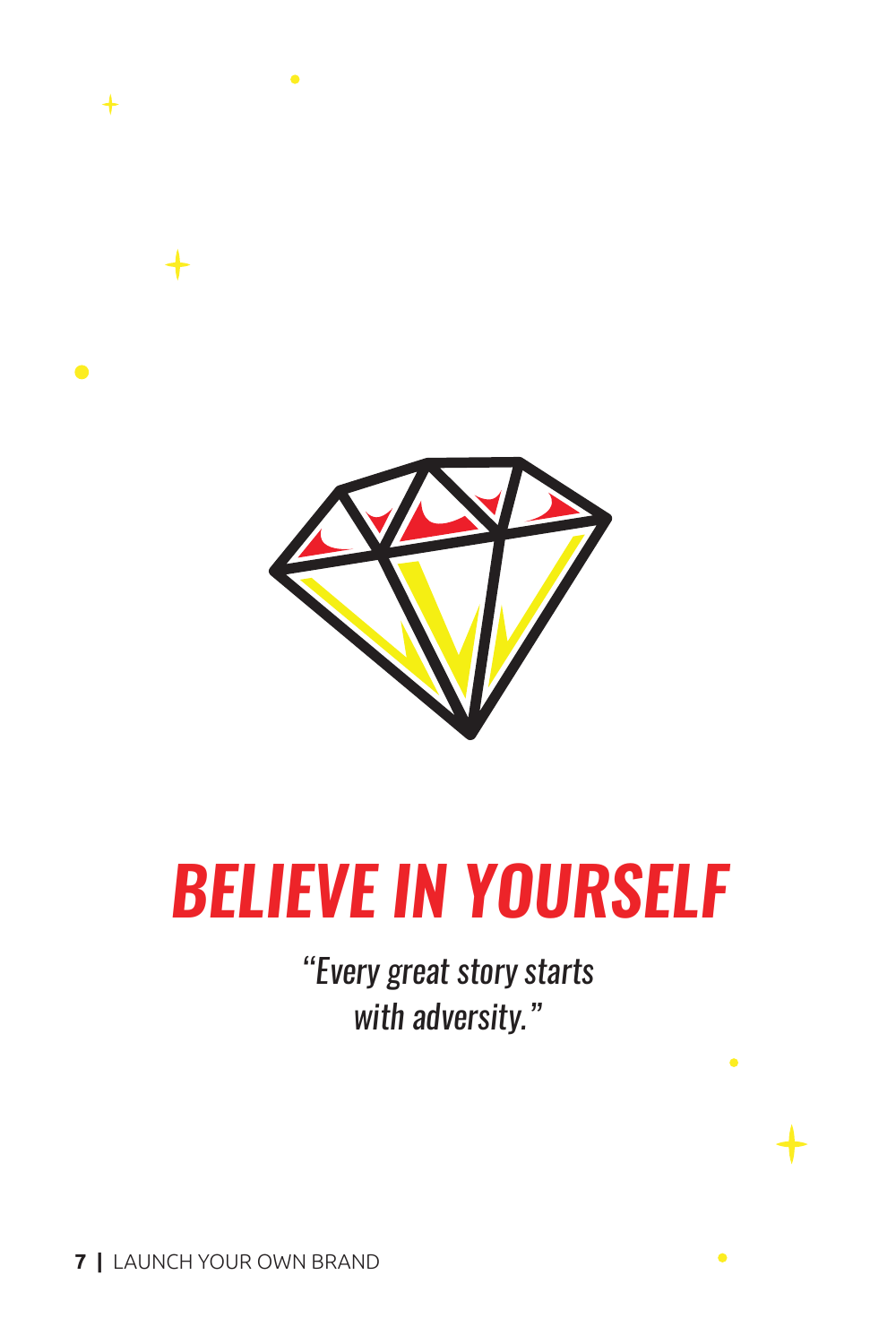## PROIOGILE **ADVERSITY CAN BE YOUR GREATEST BLESSING** The Great Recession and COVID-19

Every one of my BrandU workshops begins with me sharing about how I was on the original startup team behind Pricline.com. Shared at the risk of dating myself, it was one of the most exciting times in my professional life. Working alongside an eccentric millionaire inventor for 10 years really shaped the foundation of Peralta Design's mission and expertise to this day: launching brands fast. As a general rule of thumb, taking a major brand from your career history where you may have 'cut your teeth' and using it in your brand story for your own career differentiator is a good idea. As you'll learn later in this book\*, I chose to remain at Walker Digital in Stamford, CT, the startup incubator behind Priceline, instead of taking a full time job at Priceline in Norwalk, CT. The allure of trying to catch lightning in a bottle twice was just too exciting. Having already experienced the corporate in-house creative department life, the prospect of churning businesses and not business cards out in rapid-fire sequence as a full-time job was just too good not to pass up.

*\*For the full story of my professional career and the evolution of Peralta Design, go to My Story on page 129.*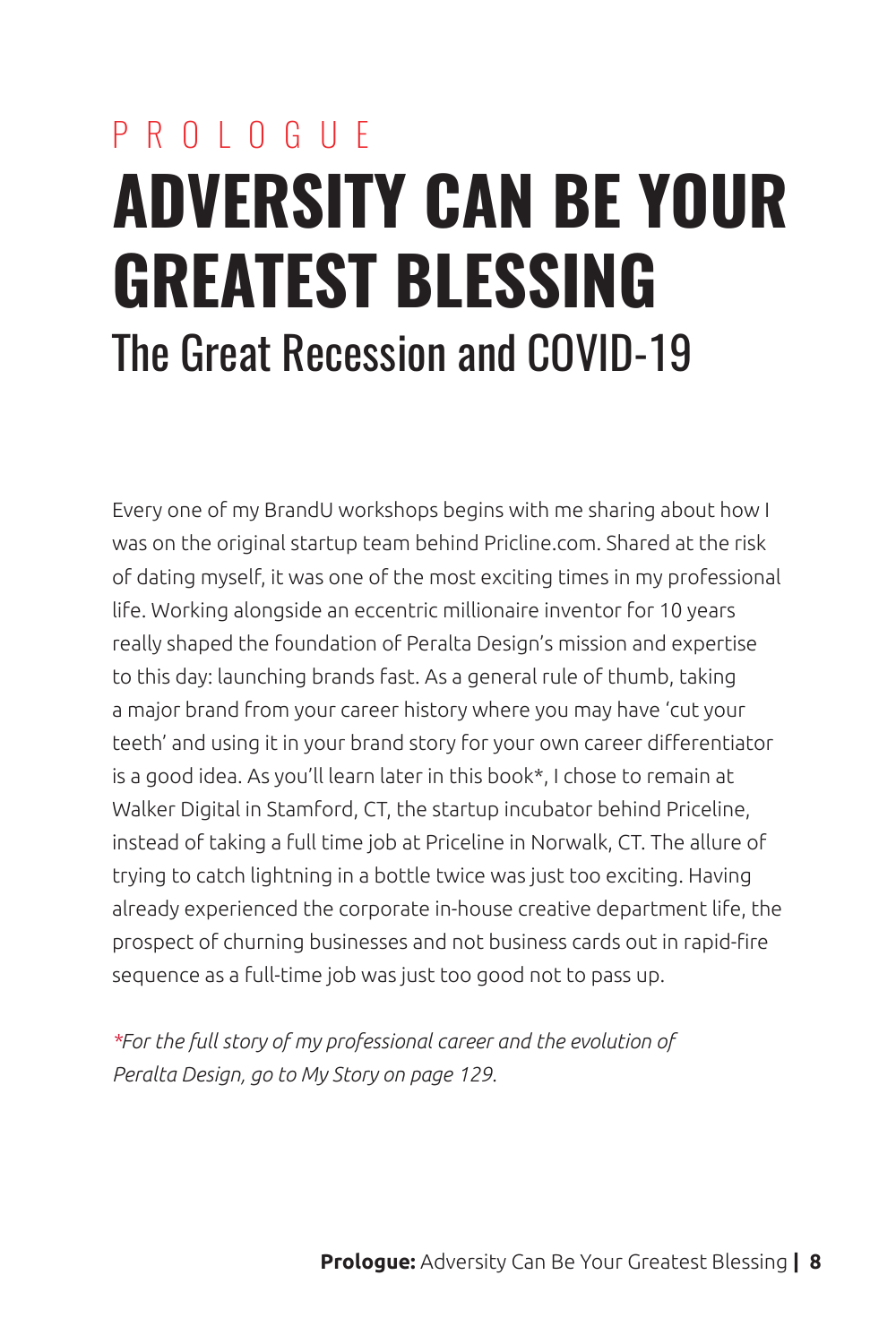## **Losing My Job During The Great Recession**

My tenure as part of the Walker Family ranged from 1998 through 2008 and during that time I lost track of how often I was listed on paper as a consultant, an employee or was pink slipped. 2008 will forever be known as the year the recession hit hard and it profoundly impacted me and everyone else who worked in innovation at Walker Digital at that time. When the stock market crashed and the economy tanked, my hopes of cashing in on a big idea came crumbling down as well.

I will never forget that day I was summoned to his office for the last time. Jay Walker, who Forbes Magazine named the New Age Edison for his genius and prowess for invention, informed me that my creative services were no longer needed. This time the pink slip was for real. I remember thinking how I had given 10 long years of my life, and, at the time, I thought that they had been the BEST 10 years of my life, when in reality, I had no idea that the BEST years were yet to come. Although I was deeply hurt and shocked, I kept my cool and simply recited the Serenity Prayer to myself as I dealt with the pain of acceptance that I had just lost my job. I remember just sitting there, smiling and listening. It was somewhat of an out-of-body experience.

## **When the Worst Thing Becomes the Best Thing**

Up until that moment, if I'm completely honest, I am not sure that I ever would have gone full-time with Peralta Design unless I had been pushed off the ledge the way this layoff had done to me. My dream, at that time, was to receive a major windfall from one of these Walker inventions I had been so diligently working on. After all, this was the place where Priceline.com was born. Priceline made many people instant millionaires and it is still one of the few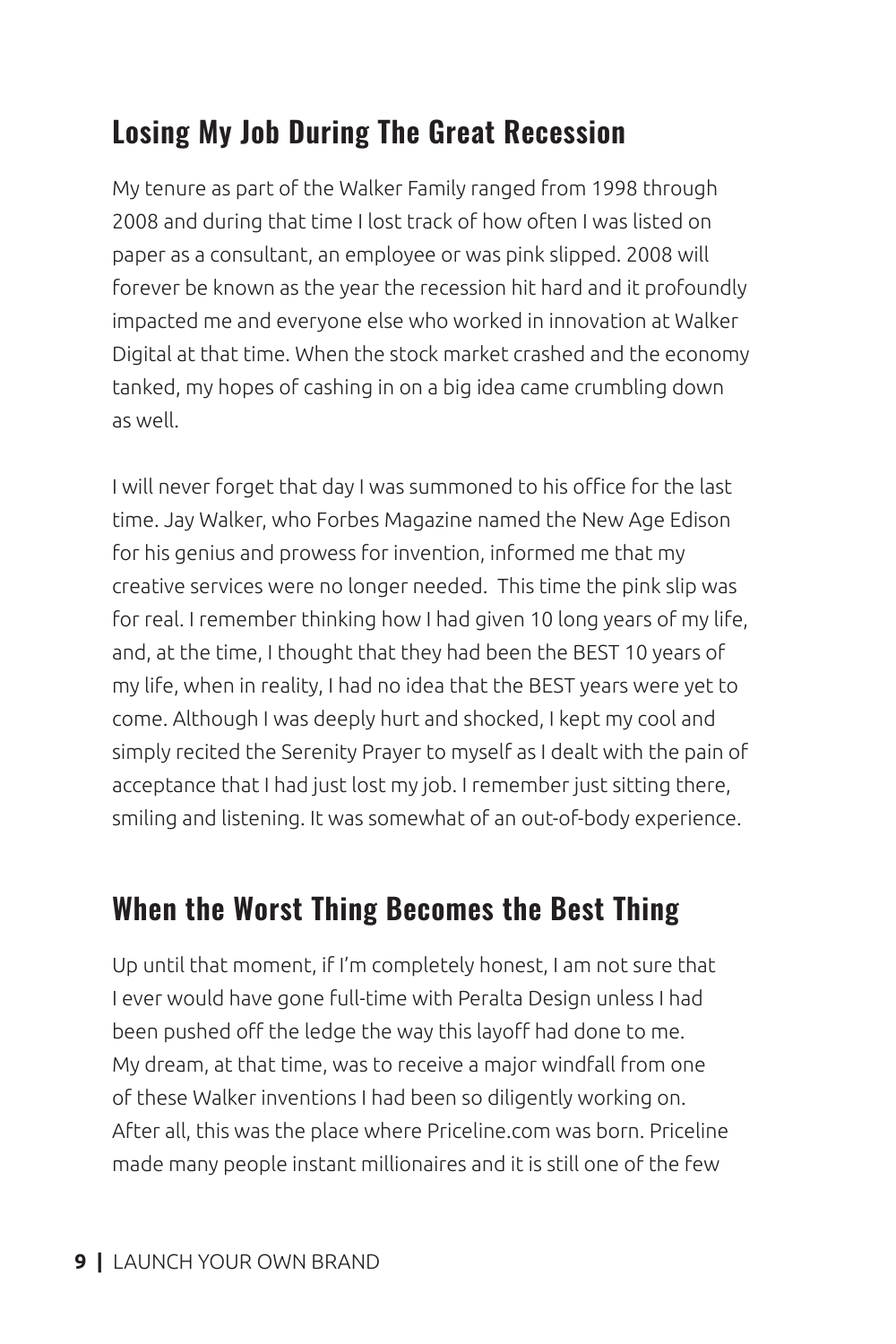dot coms to still be a real-life viable business to this day. I was scared, but also very grateful to have received such an incredible education in entrepreneurship and leadership as well as a generous severance package from Walker Digital.

Again, to be honest, I didn't look at my severance package as seed capital for Peralta Design. Instead, I initially looked at it more as an hourglass of funds and I knew that every dollar I spent was going to bring my family and me closer to bankruptcy. The pressure was on. My first reaction was to reach out to headhunters to get my resume out there. I was pounding the pavement to find a job, and my main objective was to find a new position and continue to run Peralta Design on the side as I had been for many years. Well, guess what? In 2008, nobody was hiring; it was a recession and everybody was getting laid off. I couldn't come home with as much as a DVD or CD (we used to buy those back then) without feeling guilty that I hadn't found another full time job yet.

"God, if you want me to sell my house and my cars, I will do that. I trust in you." In that same prayer, I went on to also say, "Well, God, if this is what you want me to do, then I'm going to trust you. I'm gonna take this as a sign that I'm not supposed to get a full-time job and that instead I'm supposed to build my company." - My prayer the day I turned my future over to my Higher Power and asked Him to remove all fear of financial insecurity.

At that moment a decision was made: Peralta Design was going to be built; not as a side hustle anymore, but as a full time business.

A normal human reaction when anything negative happens to us is to ask, "Why me?" It was at that moment that I made the conscious decision to use 100% of energy toward where I was going, and not waste any energy looking back. When tragedy strikes, even if it may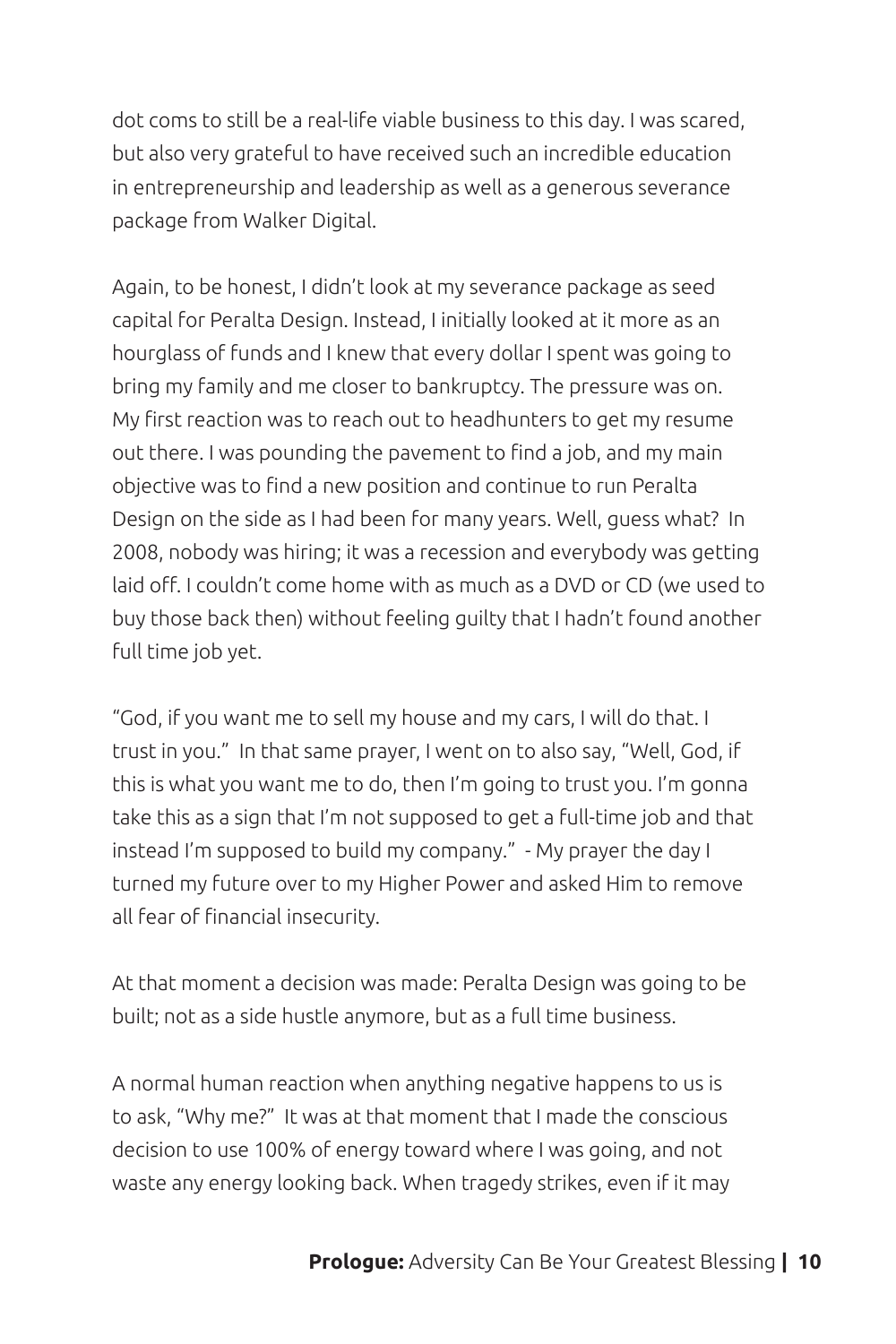not make sense at the time, we have to trust that there is a bigger mission, a higher calling and a higher purpose. That moment of grace and clarity helped me realize that I was going to need all of my energy focused on moving forward if I was really going to build a company and launch my own brand.

### **COVID-19 Pandemic Entrepreneurs**

According to the US Census Bureau, more than 4.4 million new businesses were created in the U.S. during 2020—the highest total on record. For reference, that's a 24.3% increase from 2019 and 51.0% higher than the 2010-19 average.

While we mourn those we have lost during the pandemic, it has been a boon to new business creation. Over 5.4 million new businesses were launched in 2021, which broke all previous US records. This increase in the number of new business applications surpassed the 2020 record of 4.4 million. In the pandemic, millions of people have decided this is the moment to chase their dreams and launch their brands. In comparison, The Great Recession of 2008 forced many people out of the safety of their full time jobs as many companies were forced to shut down. The Pandemic (which is now being considered an Endemic) has caused many people to resign from their full time jobs (also known as the Great Resignation) because they realized something very important: life is short and why stay where you are not valued or not needed or not wanted? They also realized that what matters most to them may not just be financial, but it may be mental. Their happiness matters.

We're also seeing a big push for Entrepreneurship programs in higher education that wasn't as prevalent 10 or 15 years ago. My generation, for example, was taught that if you went to college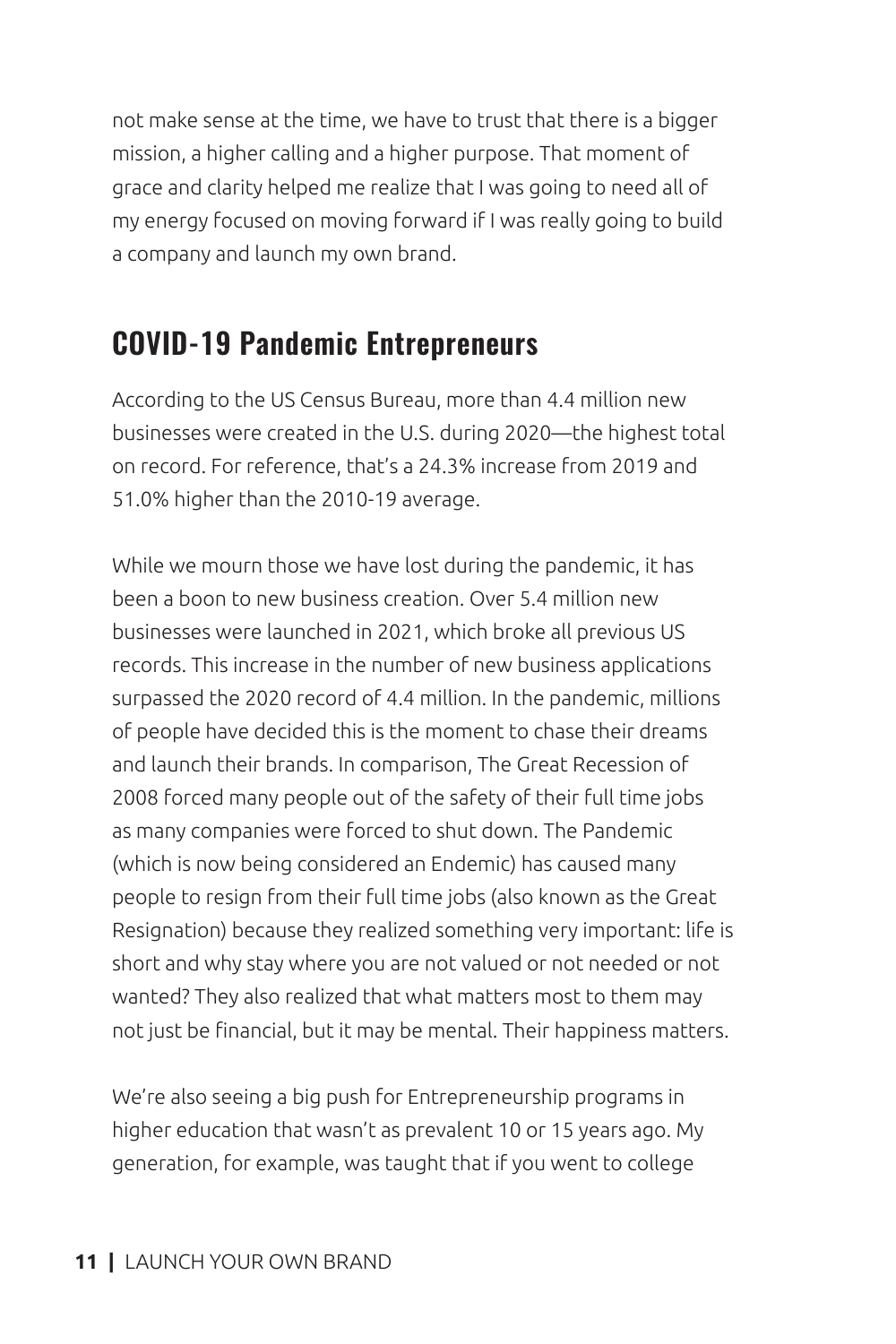you would graduate with a guaranteed job. That is sadly no longer the case. Instead we are beginning to instill a sense of entrepreneurship at an even earlier age. The Warren Buffett Secret Millionaires Club project I was blessed to work on introduces financial literacy and business concepts to grade school students.

Being an entrepreneur no longer carries the stigma of being 'unemployed', instead, we're seeing more and more institutions of higher learning launching their own entrepreneurial and innovation centers as generous donors fund these programs that we know will inspire more and more small businesses to launch and thus help create a strong economy and a more vibrant society.

If you're reading this and have an idea for a business that you want to bring to life, then this book is for you.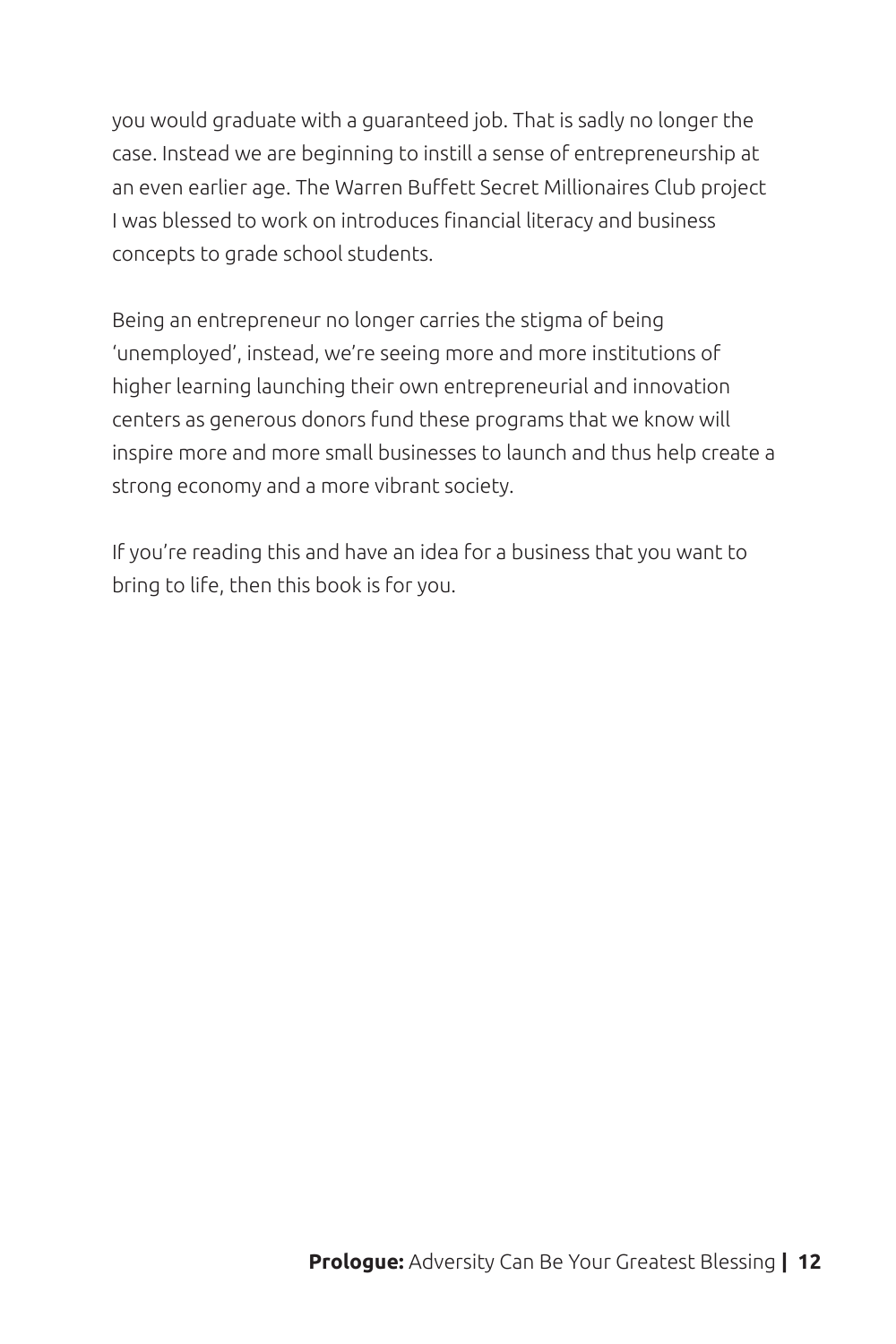## **WHY I WROTE THIS BOOK** & How to Use It

I'm writing this book because I'm passionate about the American dream of starting your own business and I'm also very much a believer in the adage that "to whom much is given, much is required." I have been blessed with many second chances and have had many people help me along the way, so this book is my way of paying it forward. I believe that if we can make a good honest living, by sharing our God-given gifts all while helping people along the way, then that is the trifecta; the triple threat; the Home Run; the Holy Grail. We're truly fulfilling our purpose if we can use our talents to leave the world better than we found it. I hope that if you are reading this, it is because you have a dream to launch your own brand, and my hope is that this book not only inspires you to do so, but that it helps you do it FASTER.

Socio-economically, first-generation American, black & brown small business owners typically start their companies at a disadvantage: they often do not start with seed funding or enough capital to get beyond the self-employed/*solo-preneur* stage in their development. Historically, access to capital, whether it be from a bank or from a family member and/or inheritance, has been much more difficult to attain for the Black and Brown population. These same people don't often have the resources to educate themselves financially, or put themselves in a better position to succeed simply because they didn't have people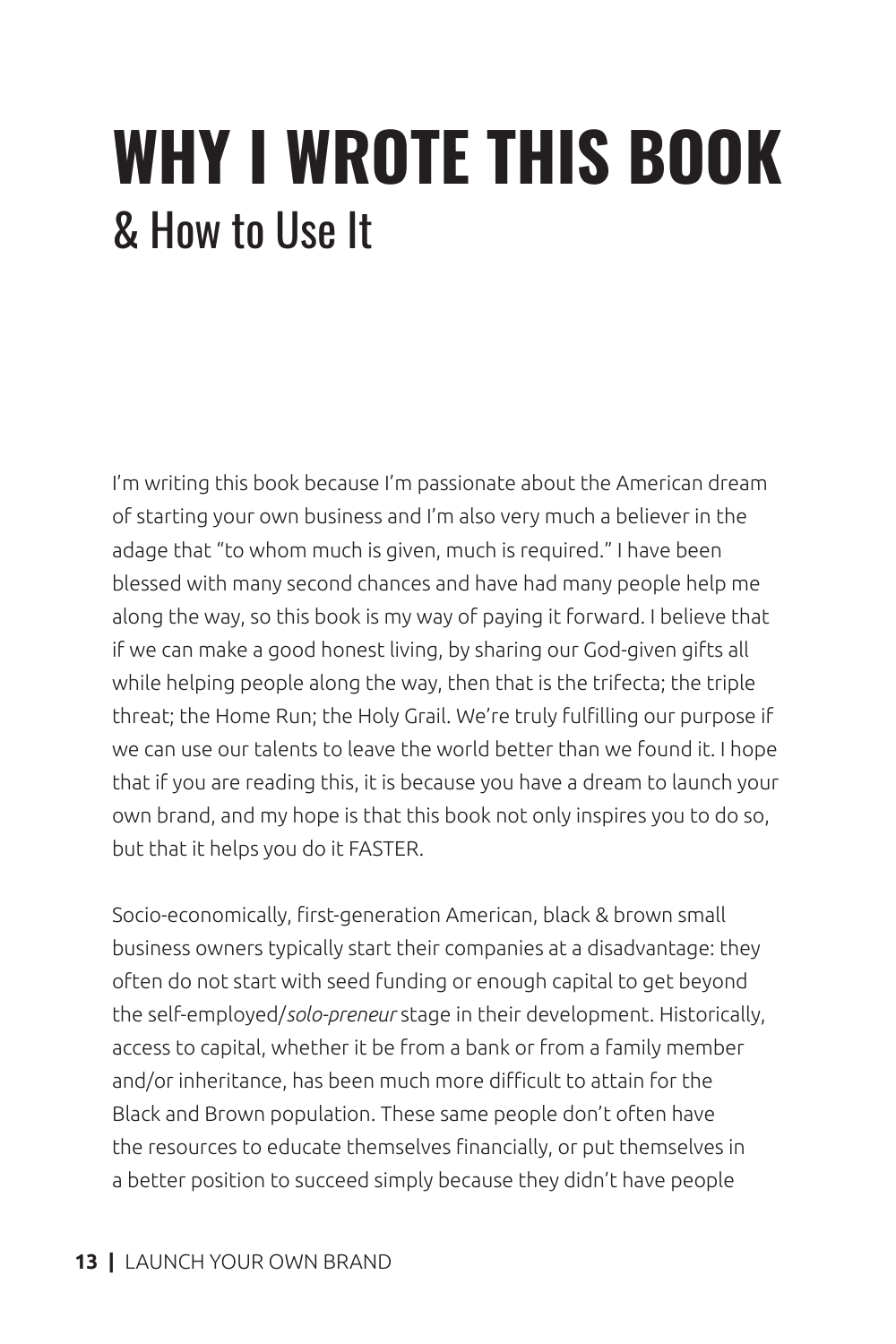

they could relate to that had been successful in business. I fell into this category when launching my business. I am first-generation Dominican-American and had little access to capital when I decided to launch my business in 2008.

 $\bullet$ 

You may be considered a disadvantaged business owner if you're a woman, a veteran, or disabled, but I'm here to remind you that whatever you think your "disadvantage' is, that can also be your superpower. Your intuition was born out of generational sacrifices and your mother's prayers mixed with your own life experiences. Tapping into your intuition will bring more authenticity into your work and your business.

Going into business on your own will require more grit and fortitude than any other endeavor you may undertake. I also firmly believe that everything you have ever gone through has prepared you for exactly where you are at this moment. Yes, both professionally and personally. I believe that for many of us our steps are predestined. If you truly believe that you are living your purpose and are using your gifts to help others then you will succeed. My goal is to help you do that with this book. So hang on, strap on your seatbelt and get ready for the ride of your life.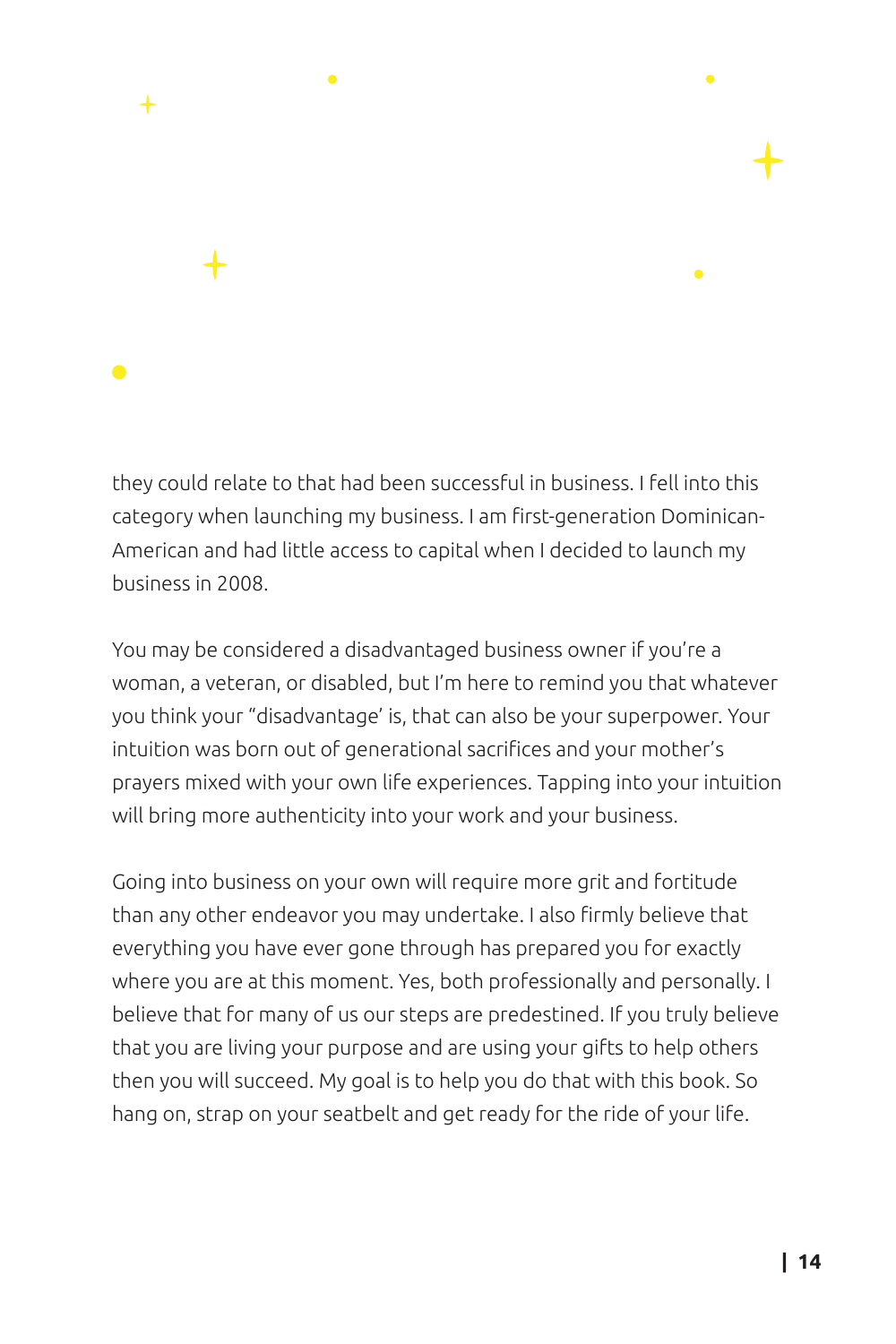This book is meant to provide those entrepreneurs, small business owners and wanna-preneurs with the basic steps to launching your own brand. It's based off the many BrandU workshops I've presented as a SCORE volunteer and as a speaker for organizations such as the Minority Construction Council and the Connecticut Department of Transportation among others.

#### **There are three main parts to launching your brand. Let's call it a launch sequence:**

- **• Branding:** Includes naming your company or product and creating a logo
- **• Digital Footprint:** Includes establishing a website and an online presence
- **• Digital Marketing:** Includes brand awareness and driving traffic to your site



Take the time to determine what aspects of the deliverables are going to be outsourced to an agency or to an employee and if you're like most entrepreneurs, you probably think you can do this all yourself. Understand this: you cannot be good at everything so reading this book and actually executing on these actions will take rigorous honesty on your part.